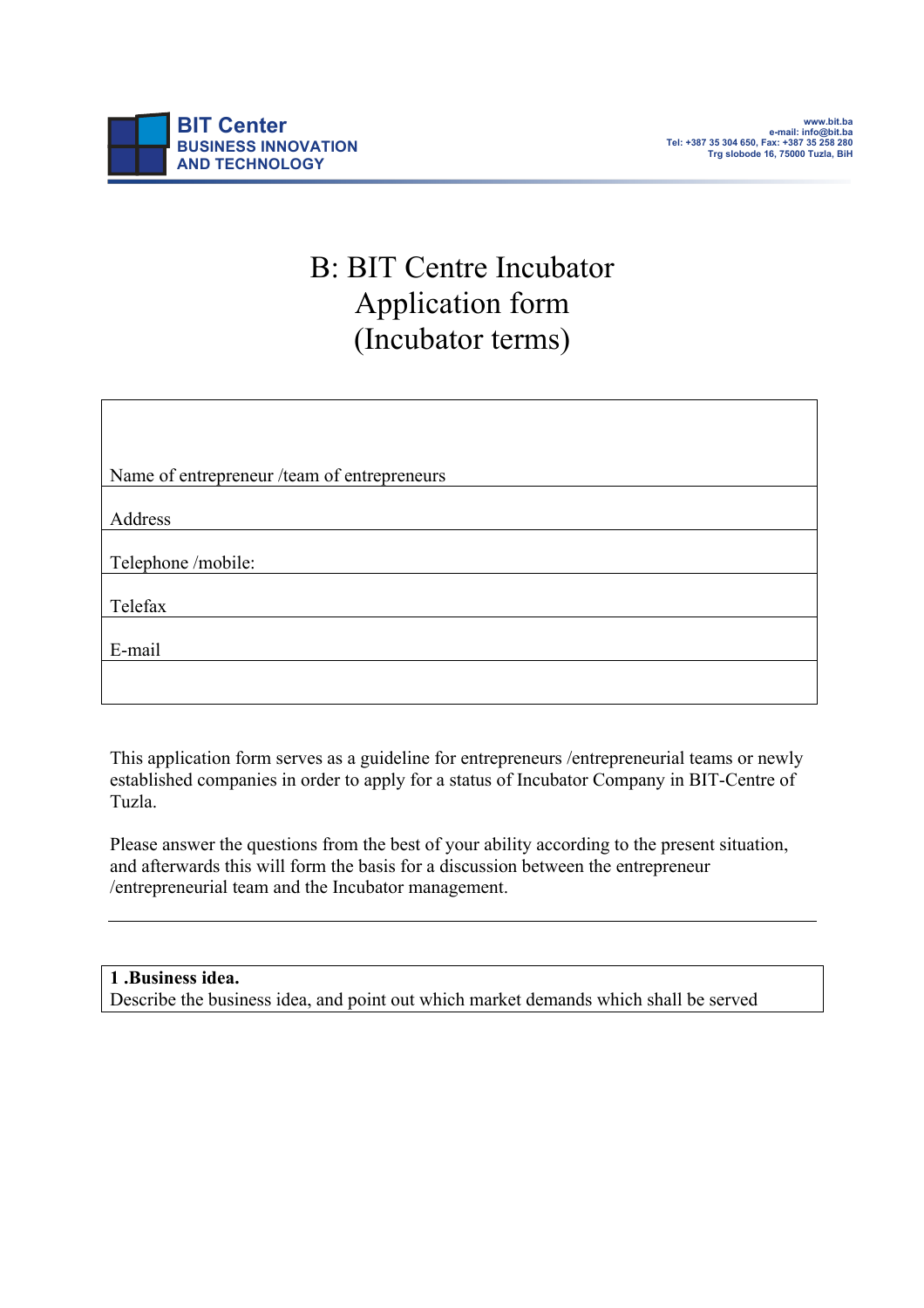**2. Main goals and main strategy** What are the important goals for the business, and how do you plan to reach them?

#### **3. Market potential:** Describe costumers and target groups for the product. Who is going to pay the first invoice?

#### **4. Competitors**

What competitors do you know of in your line of business and what is their position in the market?

## **5. Innovation:**

What is the content of innovation in your business idea, and what is your main advantage towards competitors?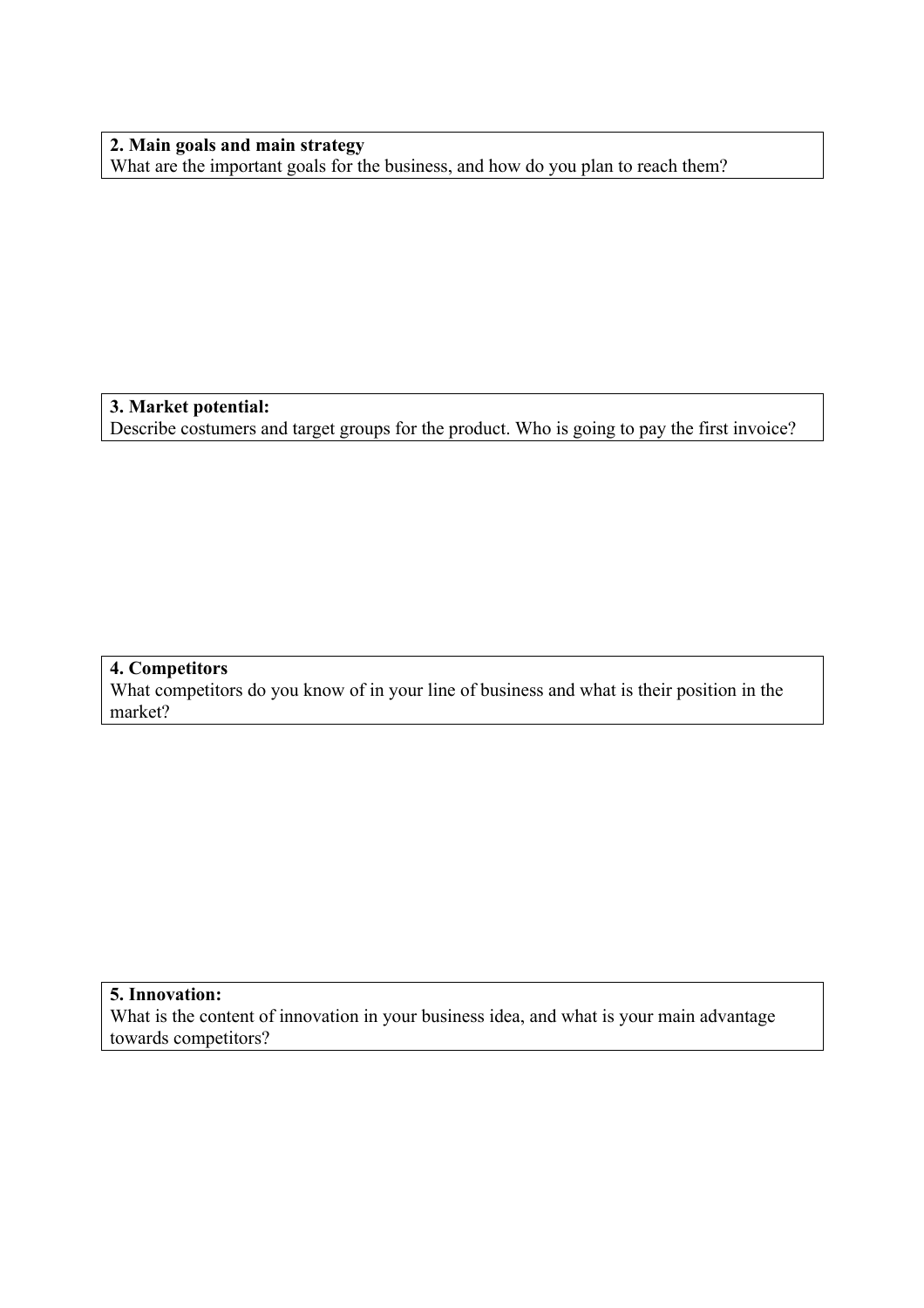## **6. Production:**

What are your plans for producing the product or your need for subcontractors?

**7. Distribution:** How do you plan to bring your product or service to the customer?

#### **8. Competence:**

What type of core competence do you and your entrepreneurial team possess, and what type of competence do you lack, or have a need for?

#### **9. Partners:**

What are your main partners so far (technology, competence, market, finance) and what type of partners do you look for?